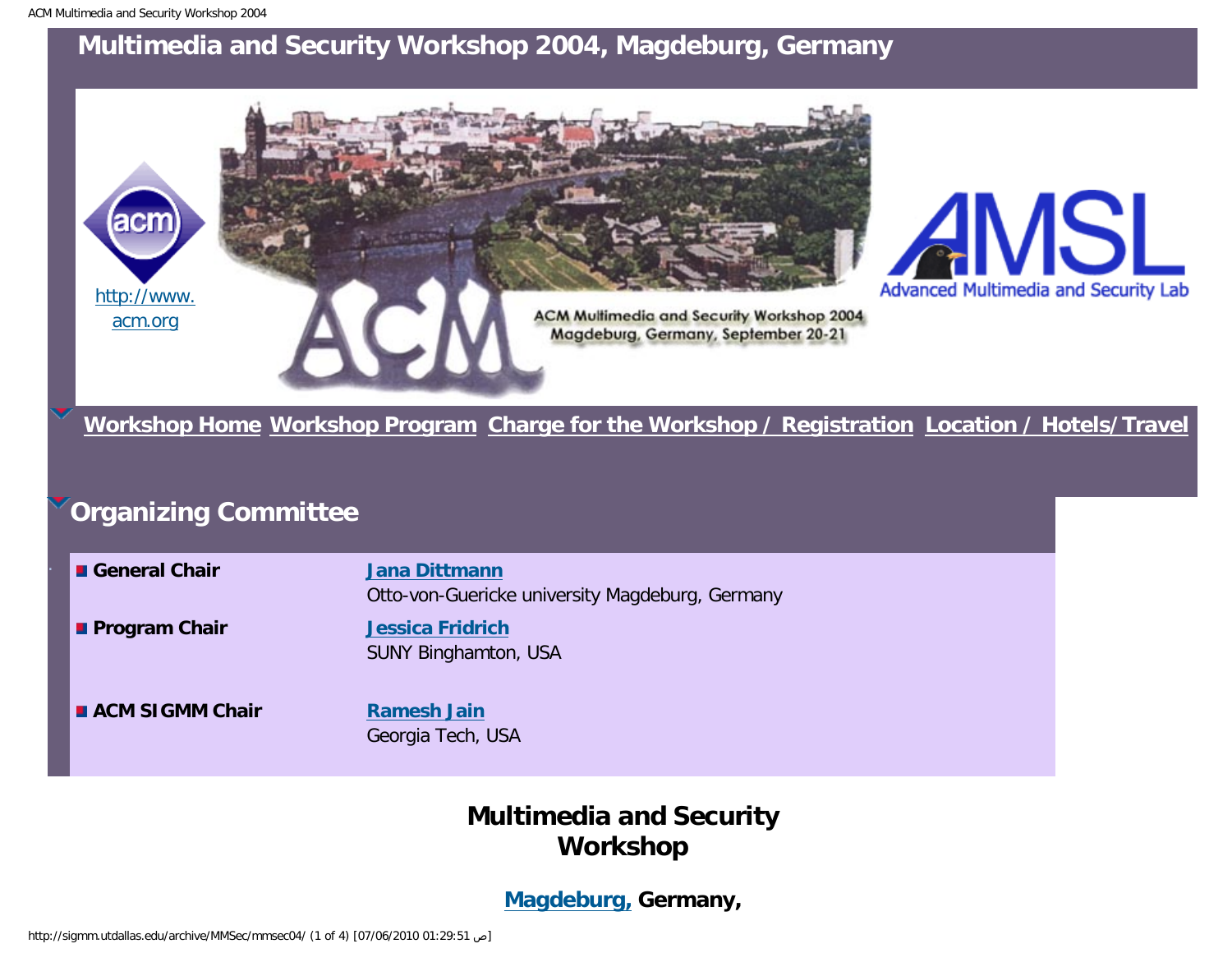## **September 20-21 ,2004 Otto-von-Guericke University [Location](#page-15-0)**

## **Submission deadline for the final Version is July 5 and please register for the workshop for the early bird! [Final Paper Submission](http://www.cloznet.com/mmsec04/mmsec04_submita.cfm)**

### **ACM Multimedia and Security Workshop 2004**

#### **Organizing Committee**

General Chair Jana Dittmann Otto-von-Guericke **University** Magdeburg, Germany

Program Chair Jessica Fridrich SUNY Binghamton, USA

ACM SIGMM Chair Ramesh Jain Georgia Tech, USA

**Program** 

#### **Introduction**

The Multimedia and Security Workshop objective is to set a platform able to identify key issues to be addressed by future research in the areas of media manipulation recognition, media data authentication, and detection of hidden communication channels. We expect the workshop to help motivate this research and to establish fruitful relationships with key actors in the European, US, and Asian countries.

## **Objectives**

- Discussion of emerging technologies in digital multi-media authentication, identification, fingerprinting, and steganalysis.
- Identification of key research problems with the biggest impact on specified deficiencies in the field of multimedia security and distribution
- Formulation of target applications of said technologies (in both the commercial and

#### **MISSION**

The mission of the workshop is to bring together experienced researchers, developers, and practitioners from academia, industry, and government for a discussion of aspects and the impact of digital manipulations and steganographic channels. The workshop reflects the strength and weaknesses of what the multimedia community has to offer to meet the needs of secure multimedia environments. Participants get an excellent overview about what the community has to offer, where the improvements are, and discuss ongoing progress as well as open research problems. The workshop will consist of invited papers, submitted papers, panel discussions, and a rump session.

### SCOPE AND PAPERS

Papers should address fundamental issues of multimedia watermarking and steganography. We will consider both theoretical papers dealing with fundamental issues and application oriented contributions (software and hardware demos highly encouraged). Topics include but are not limited to: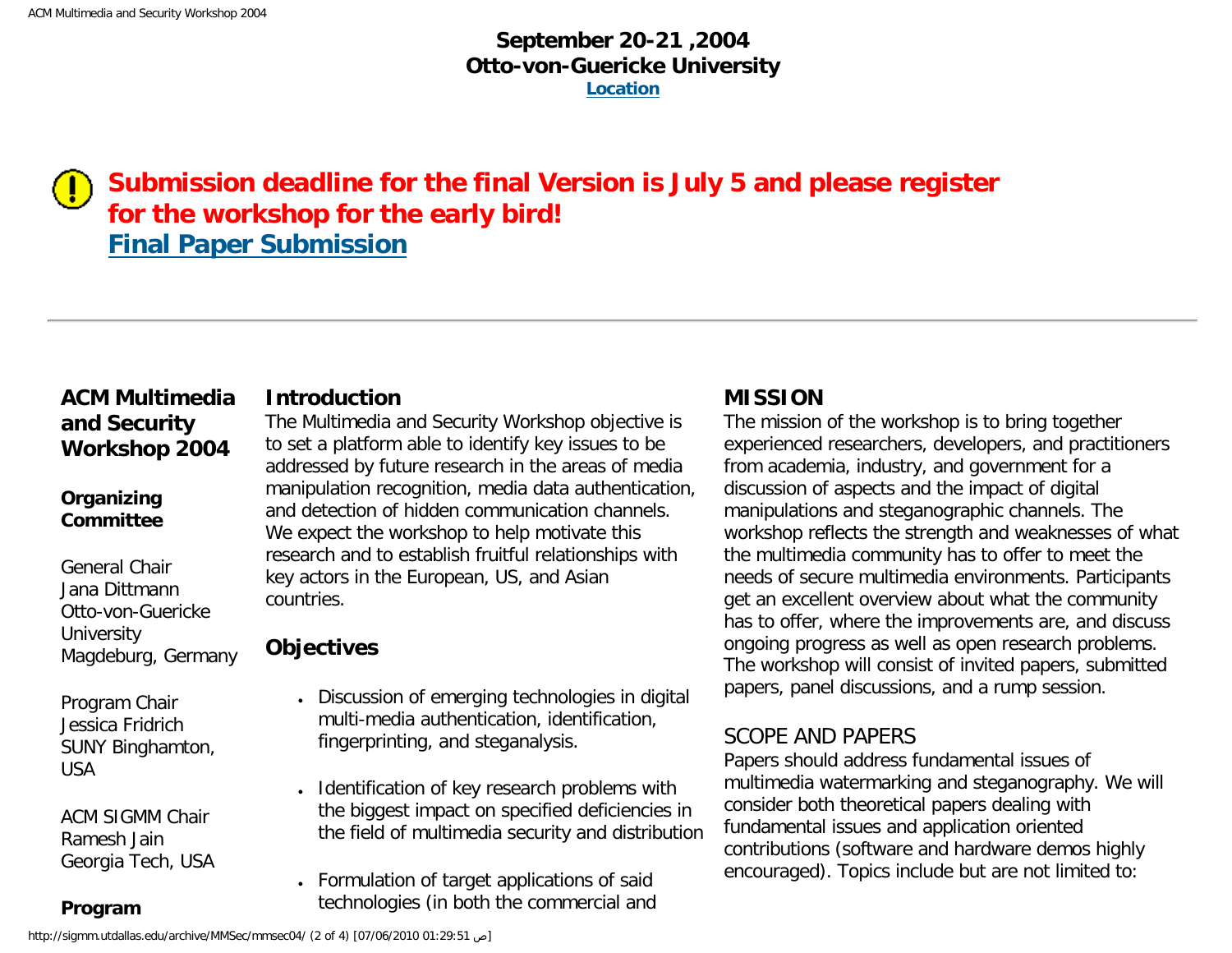| CM Multimedia and Security Workshop 2004                                                                                                                                                                                                                                                                            |                                                                                                              |
|---------------------------------------------------------------------------------------------------------------------------------------------------------------------------------------------------------------------------------------------------------------------------------------------------------------------|--------------------------------------------------------------------------------------------------------------|
| Committee                                                                                                                                                                                                                                                                                                           | military sector)                                                                                             |
| Jana Dittmann<br>Jessica Fridrich<br>Mauro Barni<br>Ahmet Eskicioglu<br><b>Ton Kalker</b><br>Deepa Kundur<br>Stefan Katzenbeisser<br>Heung-Kyo Lee<br>Ching-Yung Lin<br>Chun-Shien Lu<br>Alessia De Rosa<br>Nasir Memon<br>Nicholas Sheppard<br>Ramarathnam<br>Venkatesan<br>Slava Voloshinovsky<br>Alessandro Piva | • Discussion of legal issues connected to<br>multimedia security, digital watermarking, and<br>steganography |
|                                                                                                                                                                                                                                                                                                                     |                                                                                                              |

- Robust watermarking of multimedia
- Authentication of multimedia
- Informational-theoretical aspects of data hiding
- Steganography and steganalysis
- Forensic analysis of digital multimedia
- Practical systems with aspects of data hiding
- Watermarking quality evaluations and benchmarks
- New applications, security issues and legal aspects

In particular, the call for papers includes request for full papers with high degree of innovations as well as papers for the rump session where we encourage people submitting papers that are interesting incremental improvements of existing art or sufficiently motivated papers with new ideas and research directions. Full papers should be 6–12 pages long, rump session papers 4-6 pages long (ACM format [http://www.acm.org/sigmm/\)](http://www.acm.org/sigmm/). Accepted papers will be published as ACM workshop proceedings.

# **Submission deadline for the final Version is July 5 and please register for the workshop for the early bird**

## **[Homepage ACM Multimedia and Security Workshop](http://wwwiti.cs.uni-magdeburg.de/iti_amsl/acm/acm_home.html)**

**We wish to thank the following for their contribution to the success of this conference:**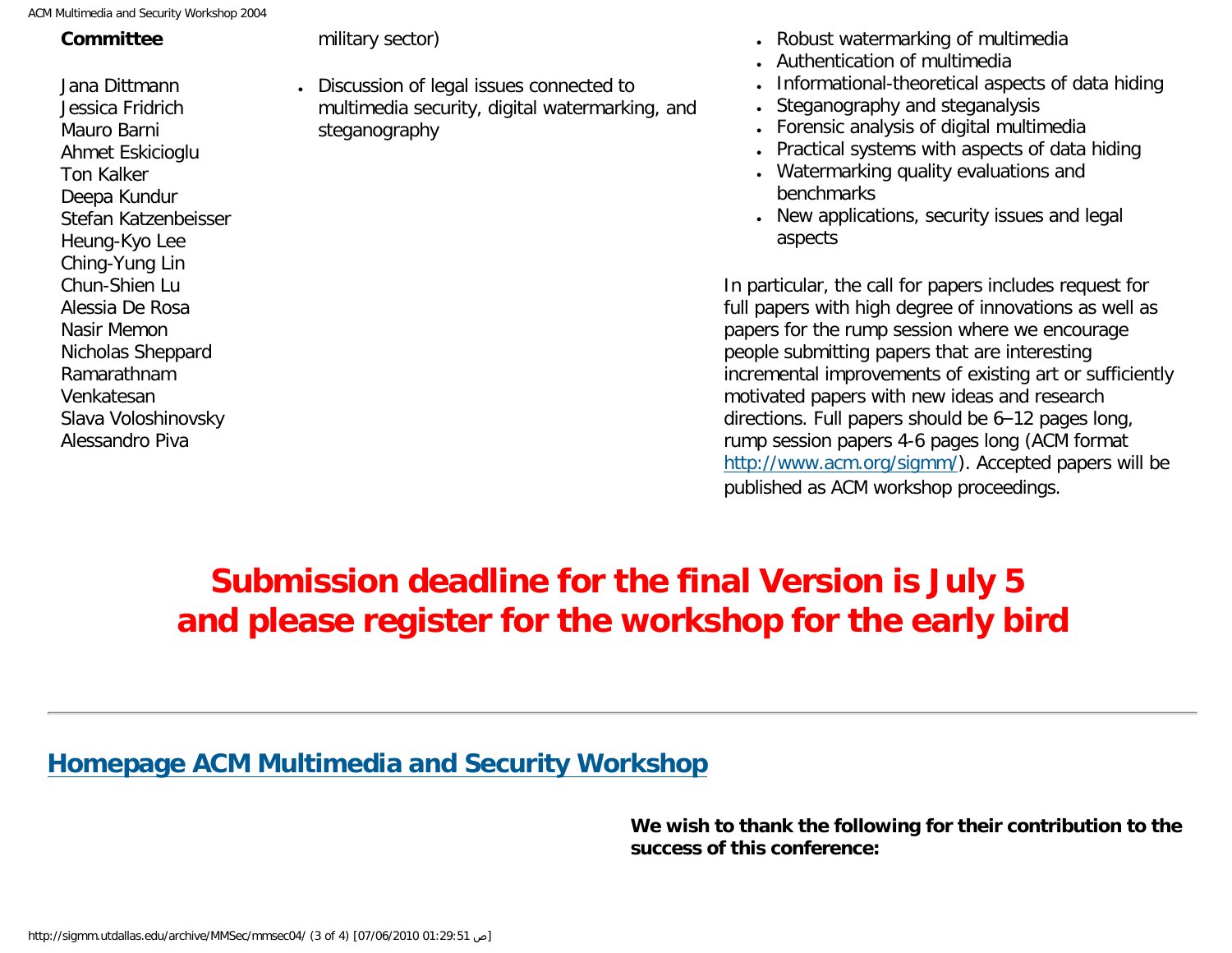**European Office of Aerospace Researchand Development of the USAF**



**HinSponsoring by**<br>**Research** 

2004 | [Webmaster](mailto:mwenzel@iti.cs.uni-magdeburg.de)

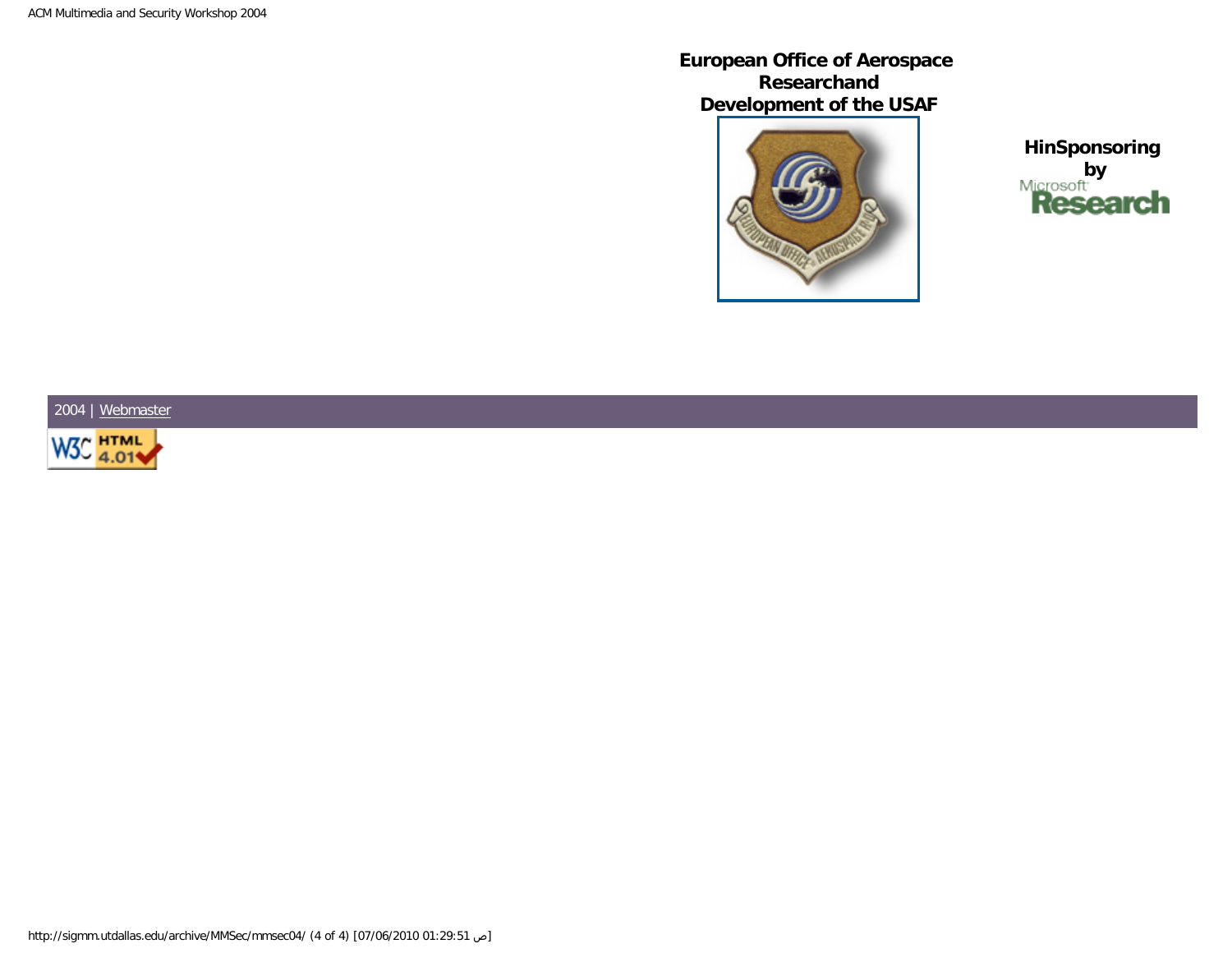<span id="page-4-0"></span>

**[Workshop Home](#page-4-0) [Workshop Program](#page-8-0) [Charge for the Workshop / Registration](#page-13-0) [Location / Hotels/Travel](#page-15-0)**

# **Organizing Committee**

| <b>■ General Chair</b> | <b>Jana Dittmann</b><br>Otto-von-Guericke university Magdeburg, Germany |
|------------------------|-------------------------------------------------------------------------|
| <b>Program Chair</b>   | <b>Jessica Fridrich</b><br><b>SUNY Binghamton, USA</b>                  |
| <b>ACM SIGMM Chair</b> | <b>Ramesh Jain</b><br>Georgia Tech, USA                                 |

## **Multimedia and Security Workshop**

#### **[Magdeburg,](http://www.magdeburg.de/) Germany,**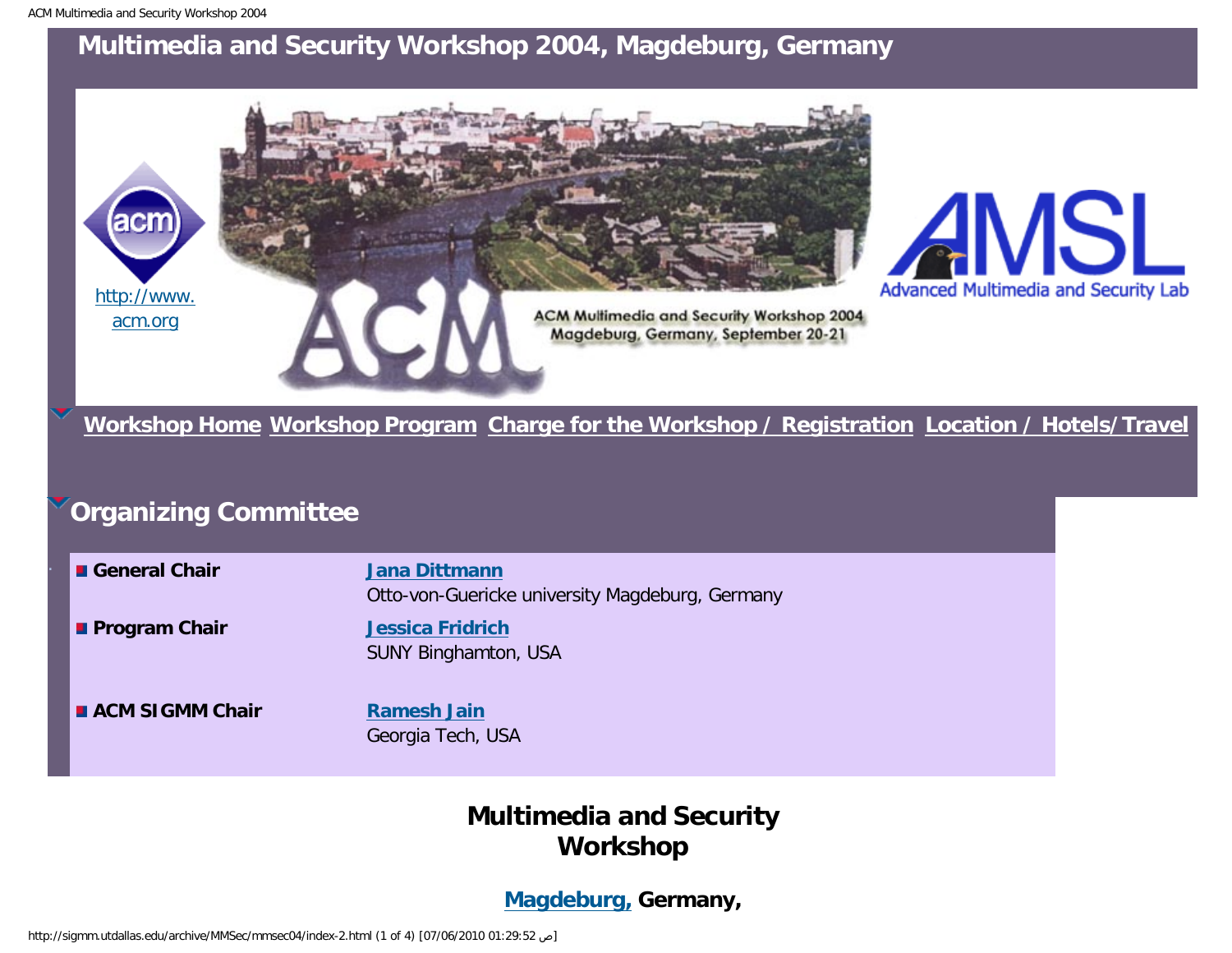## **September 20-21 ,2004 Otto-von-Guericke University [Location](#page-15-0)**

## **Submission deadline for the final Version is July 5 and please register for the workshop for the early bird! [Final Paper Submission](http://www.cloznet.com/mmsec04/mmsec04_submita.cfm)**

### **ACM Multimedia and Security Workshop 2004**

#### **Organizing Committee**

General Chair Jana Dittmann Otto-von-Guericke **University** Magdeburg, Germany

Program Chair Jessica Fridrich SUNY Binghamton, USA

ACM SIGMM Chair Ramesh Jain Georgia Tech, USA

**Program** 

#### **Introduction**

The Multimedia and Security Workshop objective is to set a platform able to identify key issues to be addressed by future research in the areas of media manipulation recognition, media data authentication, and detection of hidden communication channels. We expect the workshop to help motivate this research and to establish fruitful relationships with key actors in the European, US, and Asian countries.

## **Objectives**

- Discussion of emerging technologies in digital multi-media authentication, identification, fingerprinting, and steganalysis.
- Identification of key research problems with the biggest impact on specified deficiencies in the field of multimedia security and distribution
- Formulation of target applications of said technologies (in both the commercial and

#### **MISSION**

The mission of the workshop is to bring together experienced researchers, developers, and practitioners from academia, industry, and government for a discussion of aspects and the impact of digital manipulations and steganographic channels. The workshop reflects the strength and weaknesses of what the multimedia community has to offer to meet the needs of secure multimedia environments. Participants get an excellent overview about what the community has to offer, where the improvements are, and discuss ongoing progress as well as open research problems. The workshop will consist of invited papers, submitted papers, panel discussions, and a rump session.

### SCOPE AND PAPERS

Papers should address fundamental issues of multimedia watermarking and steganography. We will consider both theoretical papers dealing with fundamental issues and application oriented contributions (software and hardware demos highly encouraged). Topics include but are not limited to: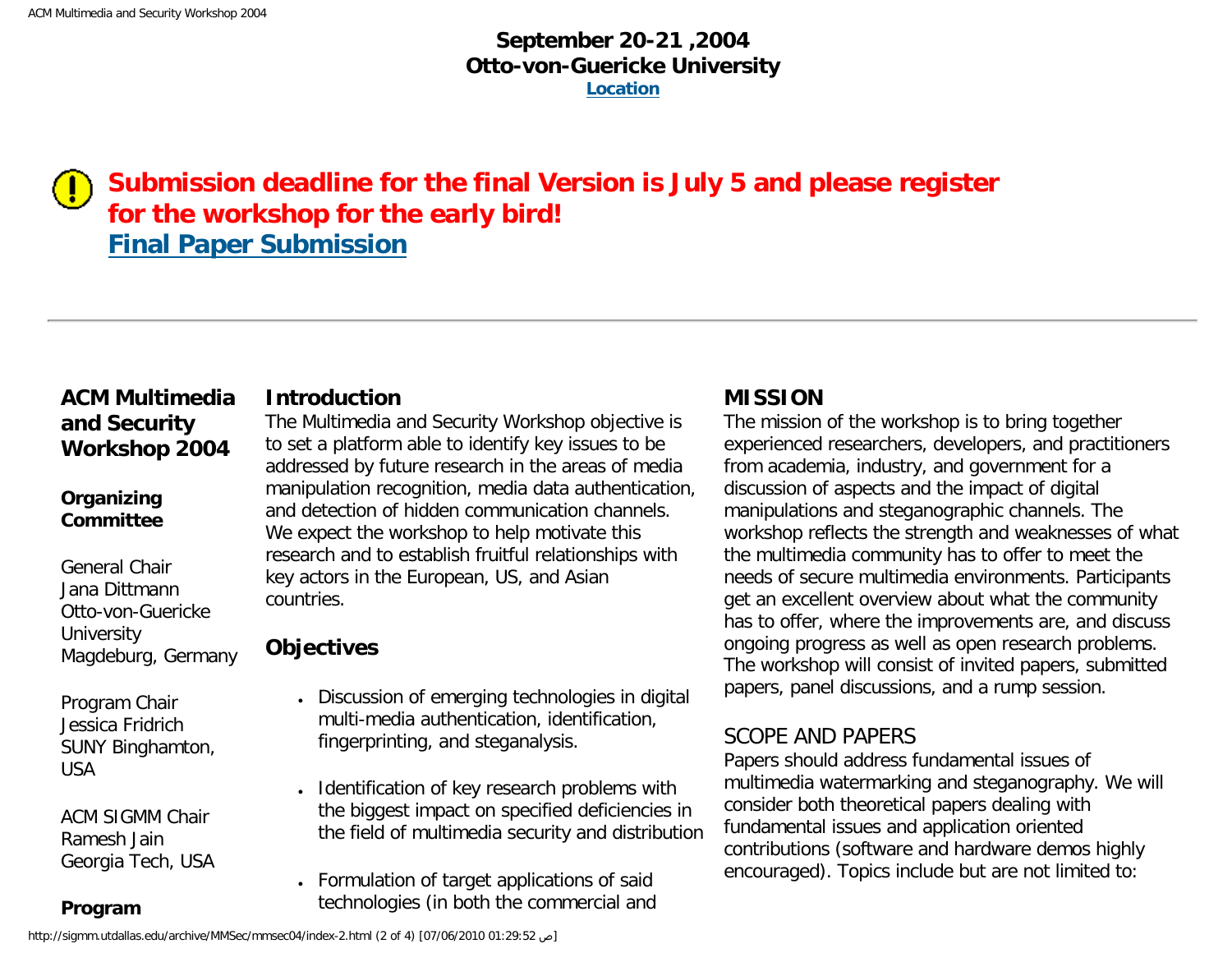| Committee<br>military sector)<br>Jana Dittmann<br>$\bullet$<br>Jessica Fridrich<br>Mauro Barni<br>steganography<br>Ahmet Eskicioglu<br><b>Ton Kalker</b><br>Deepa Kundur<br>Stefan Katzenbeisser<br>Heung-Kyo Lee<br>Ching-Yung Lin<br>Chun-Shien Lu<br>Alessia De Rosa<br>Nasir Memon<br>Nicholas Sheppard<br>Ramarathnam<br>Venkatesan | ACM Multimedia and Security Workshop 2004 |                                                                             |
|------------------------------------------------------------------------------------------------------------------------------------------------------------------------------------------------------------------------------------------------------------------------------------------------------------------------------------------|-------------------------------------------|-----------------------------------------------------------------------------|
|                                                                                                                                                                                                                                                                                                                                          |                                           |                                                                             |
| Slava Voloshinovsky<br>Alessandro Piva                                                                                                                                                                                                                                                                                                   |                                           | Discussion of legal issues connector<br>multimedia security, digital waterr |

- Discussion of legal issues connected to marking, and
- Robust watermarking of multimedia
- Authentication of multimedia
- Informational-theoretical aspects of data hiding
- Steganography and steganalysis
- Forensic analysis of digital multimedia
- Practical systems with aspects of data hiding
- Watermarking quality evaluations and benchmarks
- New applications, security issues and legal aspects

In particular, the call for papers includes request for full papers with high degree of innovations as well as papers for the rump session where we encourage people submitting papers that are interesting incremental improvements of existing art or sufficiently motivated papers with new ideas and research directions. Full papers should be 6–12 pages long, rump session papers 4-6 pages long (ACM format [http://www.acm.org/sigmm/\)](http://www.acm.org/sigmm/). Accepted papers will be published as ACM workshop proceedings.

# **Submission deadline for the final Version is July 5 and please register for the workshop for the early bird**

## **[Homepage ACM Multimedia and Security Workshop](http://wwwiti.cs.uni-magdeburg.de/iti_amsl/acm/acm_home.html)**

**We wish to thank the following for their contribution to the success of this conference:**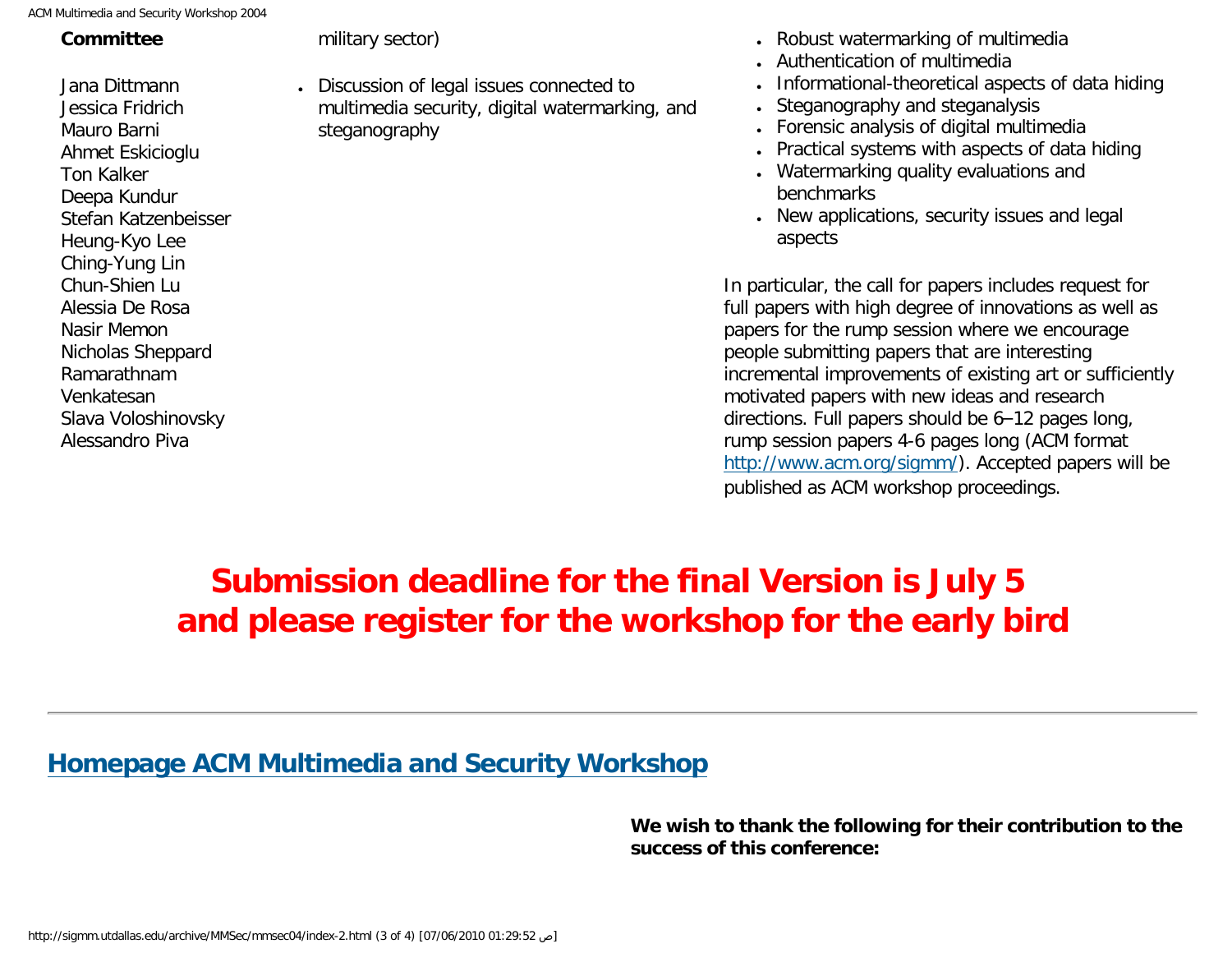**European Office of Aerospace Researchand Development of the USAF**



**HinSponsoring by**<br>**Research** 

2004 | [Webmaster](mailto:mwenzel@iti.cs.uni-magdeburg.de)

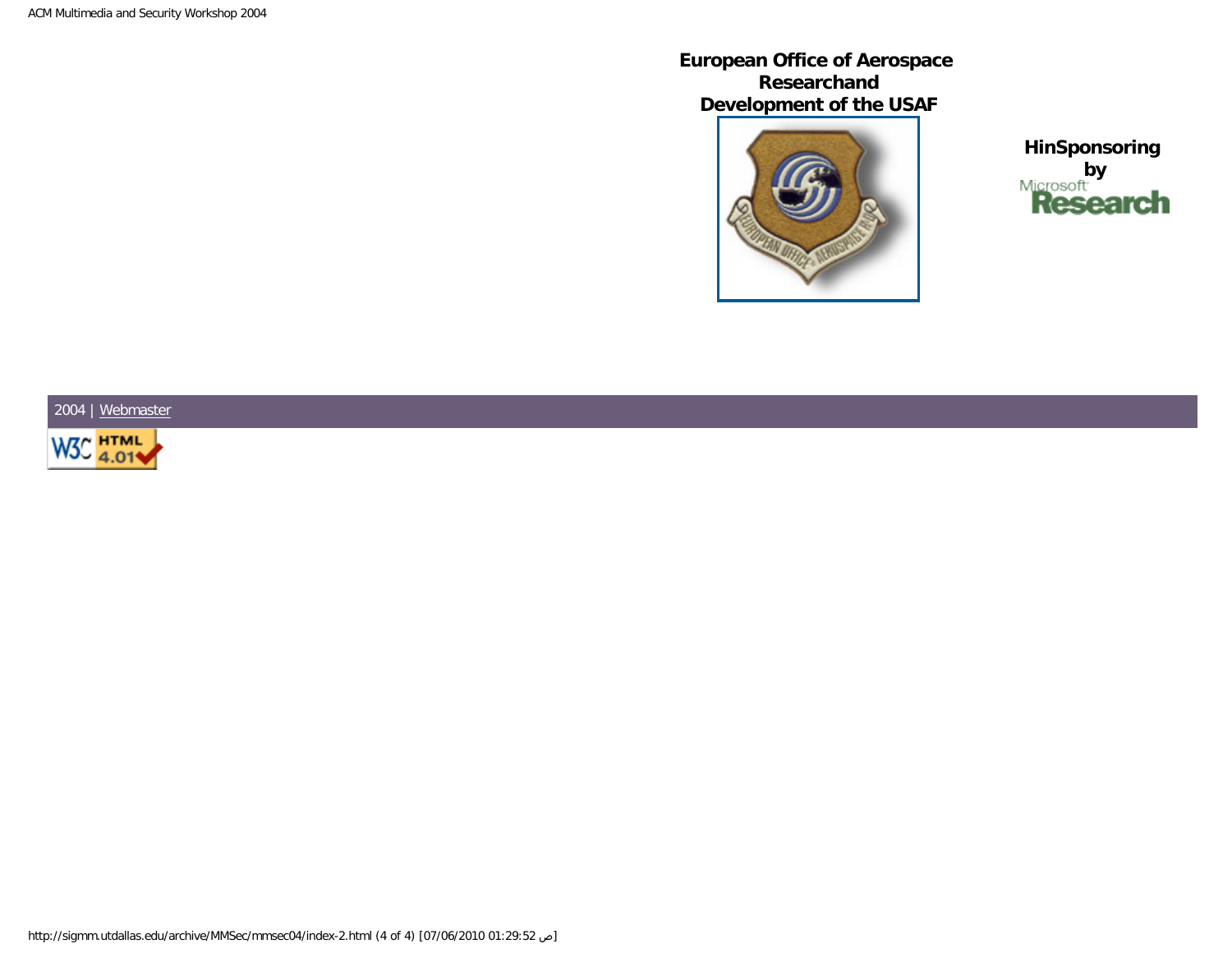<span id="page-8-0"></span>

**Workshop Program**

**Monday, September 20**

| Time            | <b>Topic</b>                                                                | <b>Person</b>                                      |  |
|-----------------|-----------------------------------------------------------------------------|----------------------------------------------------|--|
| $9:30-10:00$    | Registration                                                                |                                                    |  |
| $10:00 - 10:30$ | <b>Welcome</b>                                                              | Jana Dittmann                                      |  |
|                 | <b>Session: Steganography I</b>                                             | Session Chairs: Jana Dittmann                      |  |
| 10:30-11:00     | <b>Perturbed Quantization Steganography Using</b><br><b>Wet Paper Codes</b> | Jessica Fridrich, Miroslav Goljan, David<br>Soukal |  |

http://sigmm.utdallas.edu/archive/MMSec/mmsec04/programme.html (1 of 5) [07/06/2010 01:29:53 ص[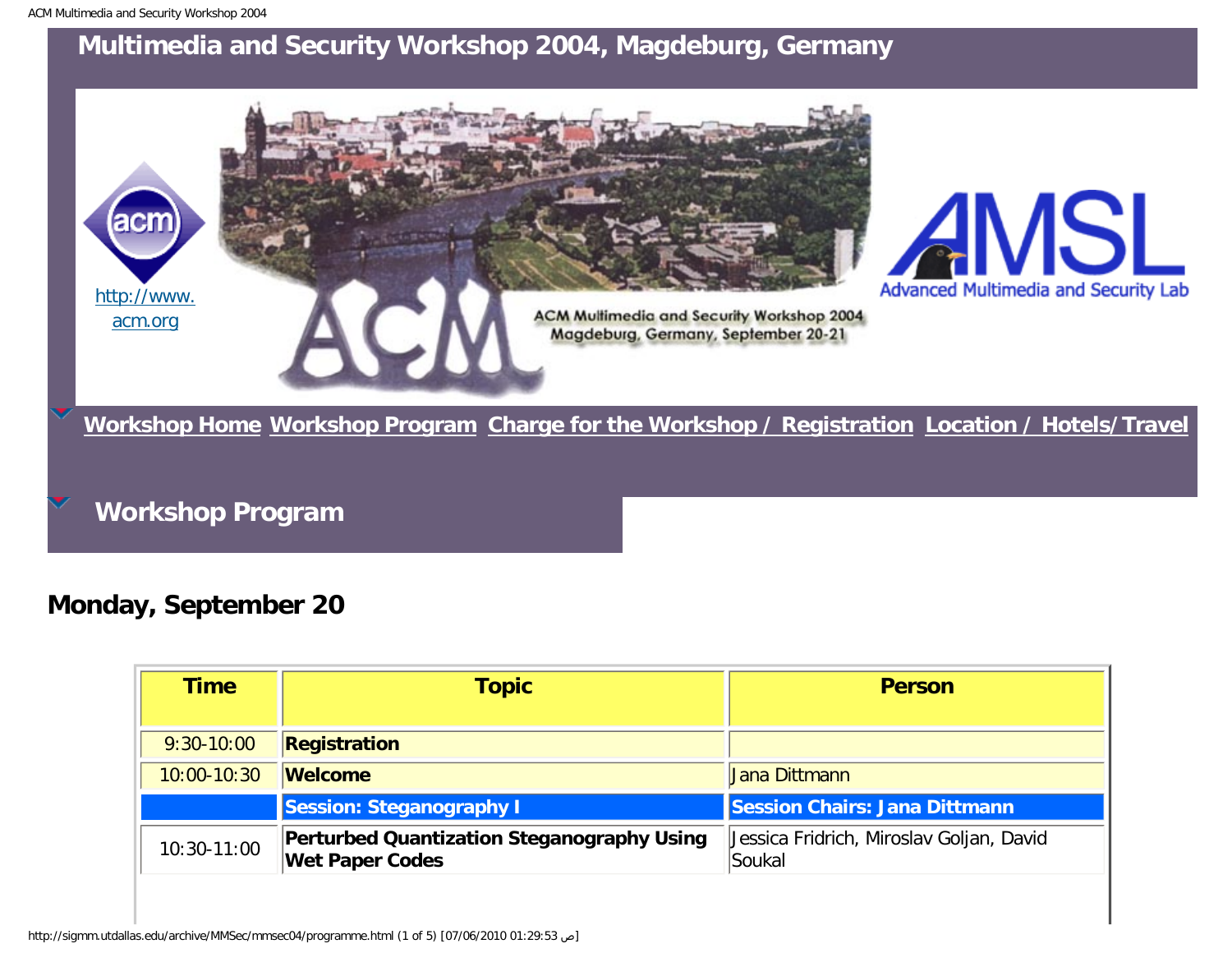| 11:00-11:30 | A Hierarchical Protocol for Increasing the<br><b>Stealthiness of Steganographic Methods</b>                                        | Mercan Topkara, Umut Topkara, Mikhail J.<br>Atallah, Cuneyt Taskiran, Eugene Lin,<br>Edward J. Delp |  |
|-------------|------------------------------------------------------------------------------------------------------------------------------------|-----------------------------------------------------------------------------------------------------|--|
| 11:30-12:00 | <b>Statistical Characterisation of MP3 Encoders</b><br>for Steganalysis                                                            | Rainer Boehme, Andreas Westfeld                                                                     |  |
| 12:00-13:00 | <b>Lunch Break</b>                                                                                                                 |                                                                                                     |  |
|             | <b>Session: Attack and Evaluation</b>                                                                                              | <b>Session Chairs: Andreas Lang</b>                                                                 |  |
| 13:00-13:30 | Quantization-based watermarking<br>performance improvement using host<br>statistics: AWGN attack case                              | Oleksiy Koval, Sviatoslav Voloshynovskiy,<br>Fernando Perez-Gonzalez, Frederic<br>Deguillame        |  |
| 13:30-14:00 | An Improved Attack Analysis on A Public-Key<br><b>Spread Spectrum Watermarking</b>                                                 | Mustafa Kesal, M. Kivanc Mihcak,<br>Ramarathnam Venkatesan                                          |  |
| 14:00-14:30 | Overcoming the obstacles of Zero-Knowledge<br><b>Watermark Detection</b>                                                           | Andre Adelsbach, Markus Rohe, Ahmad-<br>Reza Sadeghi                                                |  |
| 14:30-15:00 | <b>Coffee break</b>                                                                                                                |                                                                                                     |  |
|             | <b>Session: Steganography II</b>                                                                                                   | <b>Session Chairs: Jessica Fridrich</b>                                                             |  |
| 15:00-15:20 | <b>Adaptive Steganography Based on Dithering</b>                                                                                   | Elke Franz, Antje Schneidewind                                                                      |  |
| 15:20-15:40 | <b>Hidden Markov Models and Steganalysis</b>                                                                                       | Maxim Sidorov                                                                                       |  |
| 15:40-16:00 | Data Hiding on 3D Polygonal Meshes (old:<br><b>Efficient Steganography Based on Three-</b><br><b>Dimensional Polygonal Meshes)</b> | Y. Maret, T. Ebrahimi                                                                               |  |
| 16:00-16:20 | <b>Improving LSB Steganalysis using marginal</b><br>and joint probabilistic distributions                                          | Roue Benoit, Patrick Bas, Jean-Marc<br>Chassery                                                     |  |
| 16:20-16:40 | <b>Coffee break</b>                                                                                                                |                                                                                                     |  |
|             | <b>Session: Security</b>                                                                                                           | <b>Session Chairs: Ahmet Eskicioglu</b>                                                             |  |
| 16:40-17:00 | A Geometric-Resilient Image Hashing System<br>and Its Application Scalability                                                      | Chao-Yong Hsu, Chun-Shien Lu, C. Chun-<br>Shien Lu L                                                |  |
| 17:00-17:20 | <b>Privacy Protection for Signed Media Files - A</b><br>Separation-of-Duty Approach to the<br>Lightweight DRM (LWDRM) System       | Radiger Grimm, Patrick Aichroth                                                                     |  |
| 17:20-17:40 | Are parameterised biorthogonal wavelet<br>filters suited (better) for selective encryption?                                        | Andreas Uhl, Andreas Pommer                                                                         |  |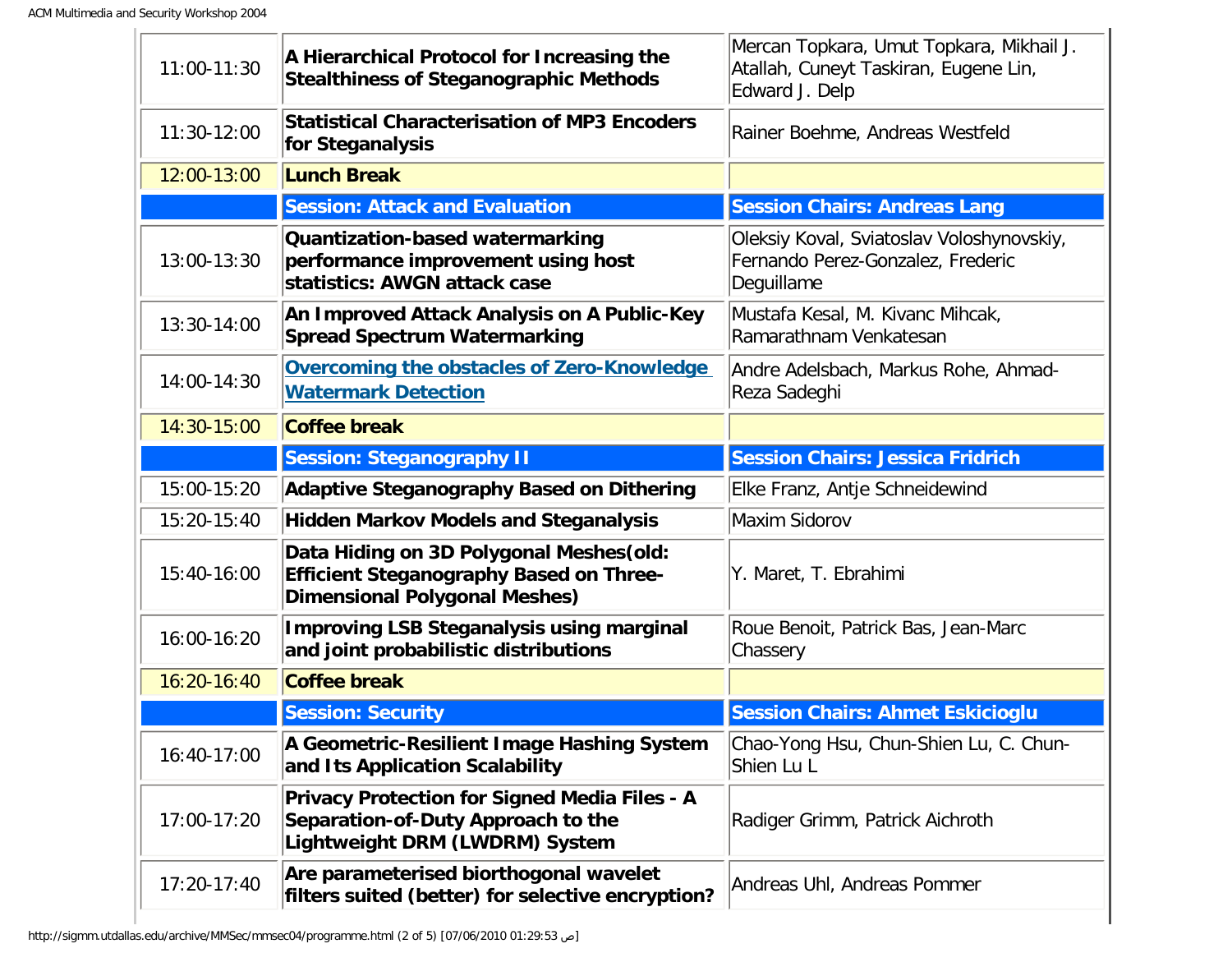| 17:40-18:00          | <b>Key-Assignment Strategies for CPPM</b>           | Andre Adelsbach, Joerg Schwenk |
|----------------------|-----------------------------------------------------|--------------------------------|
| $19:00$ -open<br>end | <b>Social Programme</b>                             |                                |
| 19:00-19:45          | Visit to Magdeburg Cathedral incl. guided tour.     |                                |
|                      | 20:00-open end Diner at the Buttergasse Restaurant. |                                |

# **Tuesday, September 21**

| <b>Time</b>    | <b>Topic</b>                                                                                                                 | <b>Person</b>                                            |  |
|----------------|------------------------------------------------------------------------------------------------------------------------------|----------------------------------------------------------|--|
| 8:30-9:00      | <b>Coffee</b>                                                                                                                |                                                          |  |
| $9:00 - 10:00$ | Keynotes: Multimedia Security: The 22nd<br><b>Century Approach!</b>                                                          | <b>Edward Delp</b>                                       |  |
|                | <b>Session: Watermarking Algorithms</b>                                                                                      | <b>Session Chairs: Claus Vielhauer</b>                   |  |
| 10:00-10:30    | Informed detection of audio watermark for<br>resolving playback speed modification                                           | Michiel van der Veen, Aweke Lemma, Sylvain<br>Beauget    |  |
|                | Scale-Invariant Image Watermarking via<br>10:30-11:00 Optimization Algorithms for Quantizing<br><b>Randomized Statistics</b> | Tie LIu, Ramarathnam Venkatesan, M. Kivanc<br>Mihcak     |  |
|                | <b>Exploiting Self-Similarities to Defeat Digital</b><br>11:00-11:30 Watermarking Systems - A case Study on Still<br>Images  | Gwenaa Doarr, Jean-Luc Dugelay, Lucas Granga             |  |
| 11:30-12:00    | <b>Wavelet-Based Blind Watermarking of 3D</b><br><b>Models</b>                                                               | Francesca Uccheddu, Massimiliano Corsini,<br>Mauro Barni |  |
|                | 12:00-13:00 Lunch Break                                                                                                      |                                                          |  |
|                | <b>Session: Authentication I</b>                                                                                             | <b>Session Chairs: Patrik Bas</b>                        |  |
| 13:00-13:30    | A Sensor-Based Multimedia Authentication<br>System                                                                           | Zheng Liu, Xue Li, Zhaoyang Dong                         |  |
|                | 13:30-14:00 Reversible Watermarking of 2D-Vector Data                                                                        | Michael Voigt, Bian Yang, Christoph Busch                |  |
|                | 14:00-14:30 Coffee Break                                                                                                     |                                                          |  |

http://sigmm.utdallas.edu/archive/MMSec/mmsec04/programme.html (3 of 5) [07/06/2010 01:29:53 ص[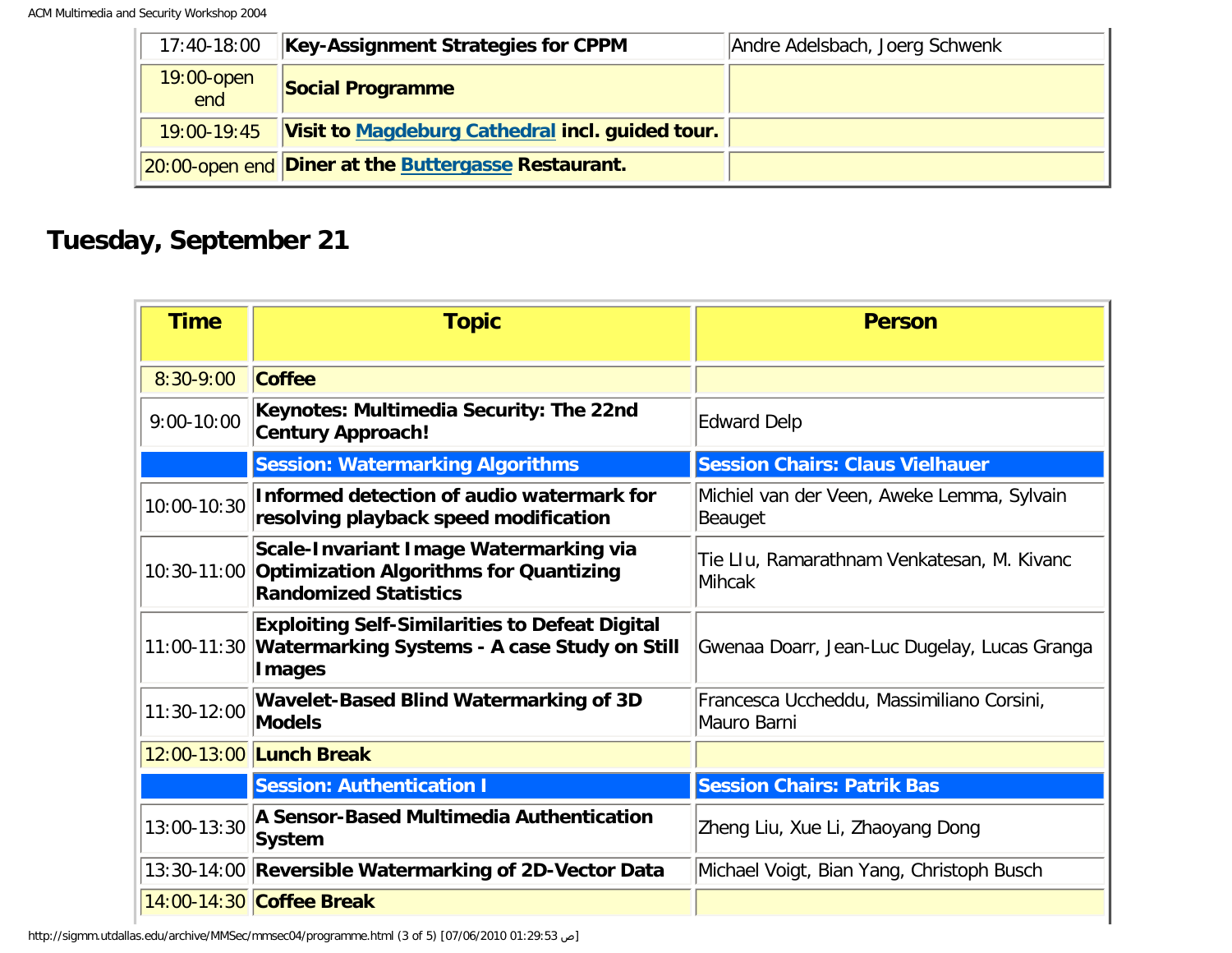|             | <b>Session: Robust digital watermarking</b>                                                            | <b>Session Chairs: Edward Delp</b>                           |  |
|-------------|--------------------------------------------------------------------------------------------------------|--------------------------------------------------------------|--|
|             | Secure DWT-SVD Domain Image<br>14:30-14:50 Watermarking: Embedding Data in All<br>Frequencies          | Emir Ganic, Ahmet M. Eskicioglu                              |  |
| 14:50-15:10 | Key-dependency for a wavelet-based blind<br>watermarking algorithm                                     | Michael Brachtl, Andreas Uhl, Werner Dietl                   |  |
|             | 15:10-15:30 Digital Watermarks for 2D Vectordata                                                       | Gerrit Schulz, Michael Voigt                                 |  |
|             | 15:30-15:50 Counteracting oracle attacks                                                               | Ilaria Venturini                                             |  |
| 15:50-16:10 | Digital image watermarking using Complex<br><b>Wavelet Transform</b>                                   | Terzija Natasa, Geisselhardt Walter                          |  |
|             | 16:10-16:30 Coffee break                                                                               |                                                              |  |
|             | Cont. Session: Robust digital watermarking                                                             | <b>Session Chairs: Edward Delp</b>                           |  |
| 16:30-16:50 | The digital watermarking container: Secure<br>and efficient embedding                                  | Martin Steinebach, Sascha Zmudzinski, Fan Chen               |  |
| 16:50-17:10 | An audio watermarking scheme robust<br>against stereo attacks                                          | David Megias, Jordi Herrera-Joancomarti, Julia<br>Minguillon |  |
|             | <b>Session: Authentication II</b>                                                                      | <b>Session Chairs: Stefan Katzenbeisser</b>                  |  |
|             | Fragile Watermarking Scheme Based on the<br>17:10-17:30 Block-wise Dependency in the Wavelet<br>Domain | Huayin Si, Chang-Tsun Li                                     |  |
| 17:30-17:50 | Audio Watermarking Algorithm for Real-time<br>Speech Integrity and Authentication                      | Song Yuan, Sorin A. Huss                                     |  |
|             | 17:50-18:00 Workshop Summary                                                                           |                                                              |  |

## **[Homepage ACM Multimedia and Security Workshop](http://wwwiti.cs.uni-magdeburg.de/iti_amsl/acm/acm_home.html)**

**We wish to thank the following for their contribution to the success of this conference:**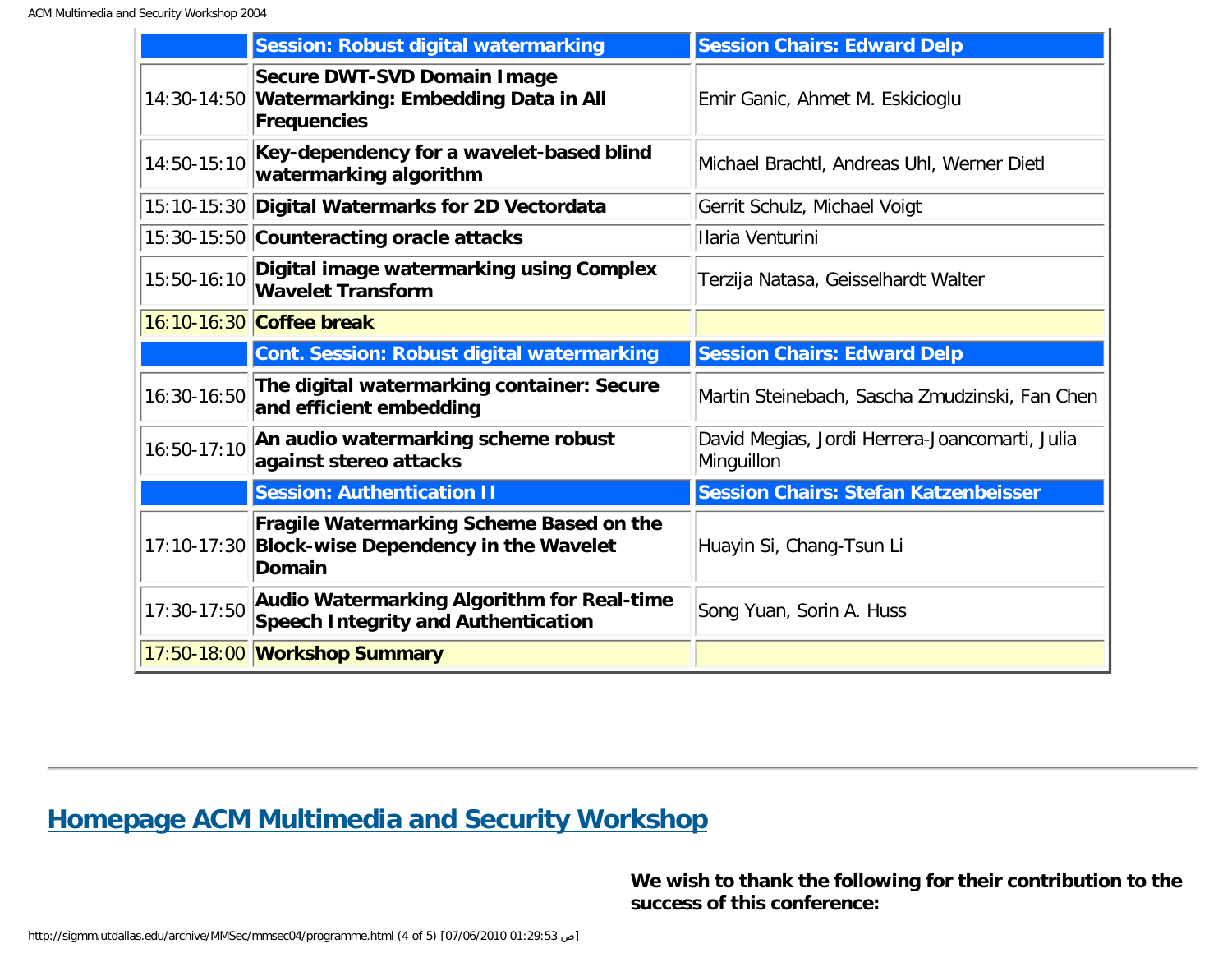**European Office of Aerospace Researchand Development of the USAF**



**HinSponsoring by**<br>**Research** 

2004 | [Webmaster](mailto:mwenzel@iti.cs.uni-magdeburg.de)

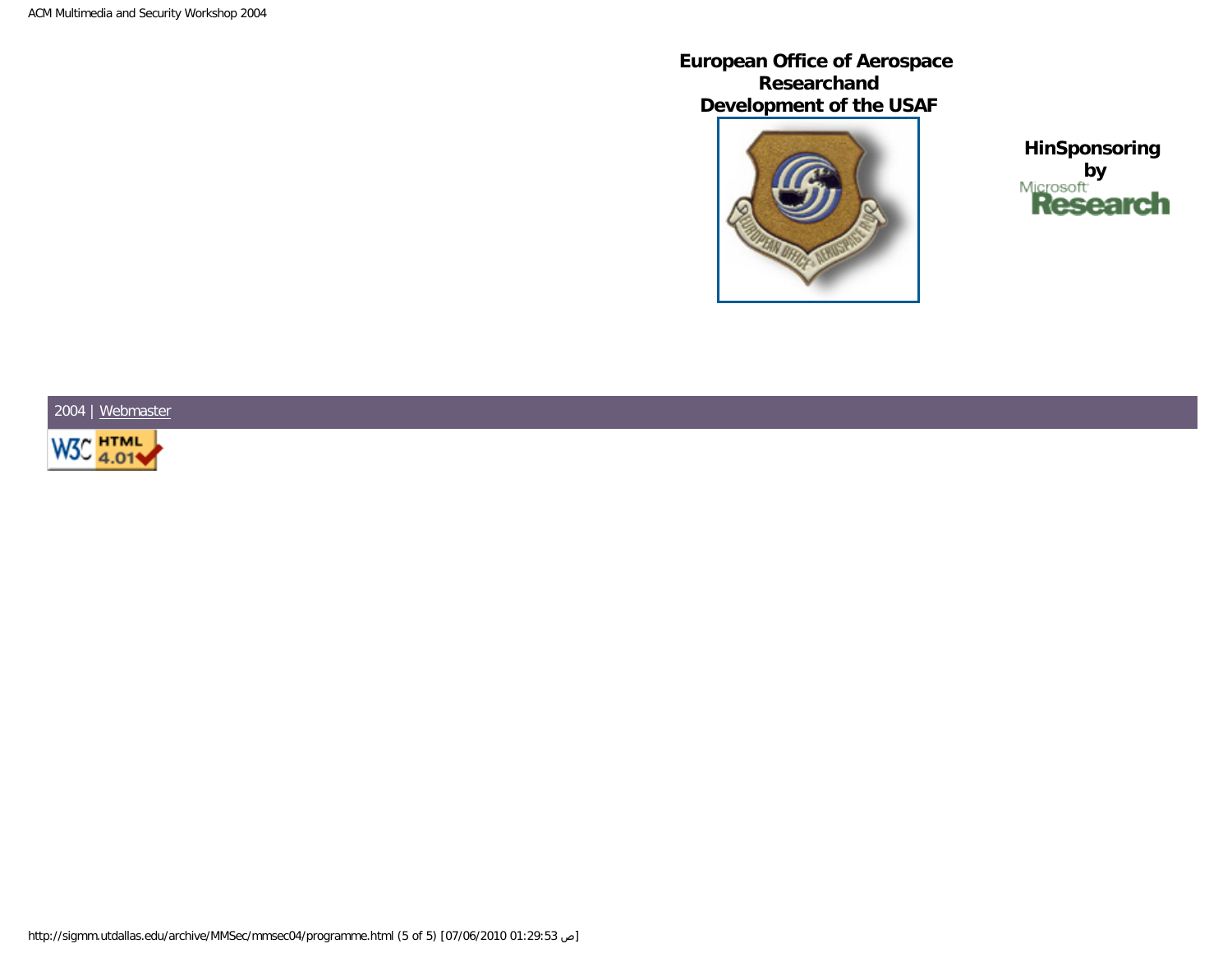<span id="page-13-0"></span>

**[Workshop Home](#page-4-0) [Workshop Program](#page-8-0) [Charge for the Workshop / Registration](#page-13-0) [Location / Hotels/Travel](#page-15-0)**

**Charge for the Workshop / Registration**

#### **Late/On-site**

(from August 16 2004 until on-site)

**ACM/SIG Members 300 Euro**

**Non-ACM/SIG Members 350 Euro**

**Full-time Student 250 Euro**

#### **!!!!! NEW !!!!!**

**Payable creditcard: Visa and Mastercard (NO American Express Card) and EC-Card.(only Late/On-site)**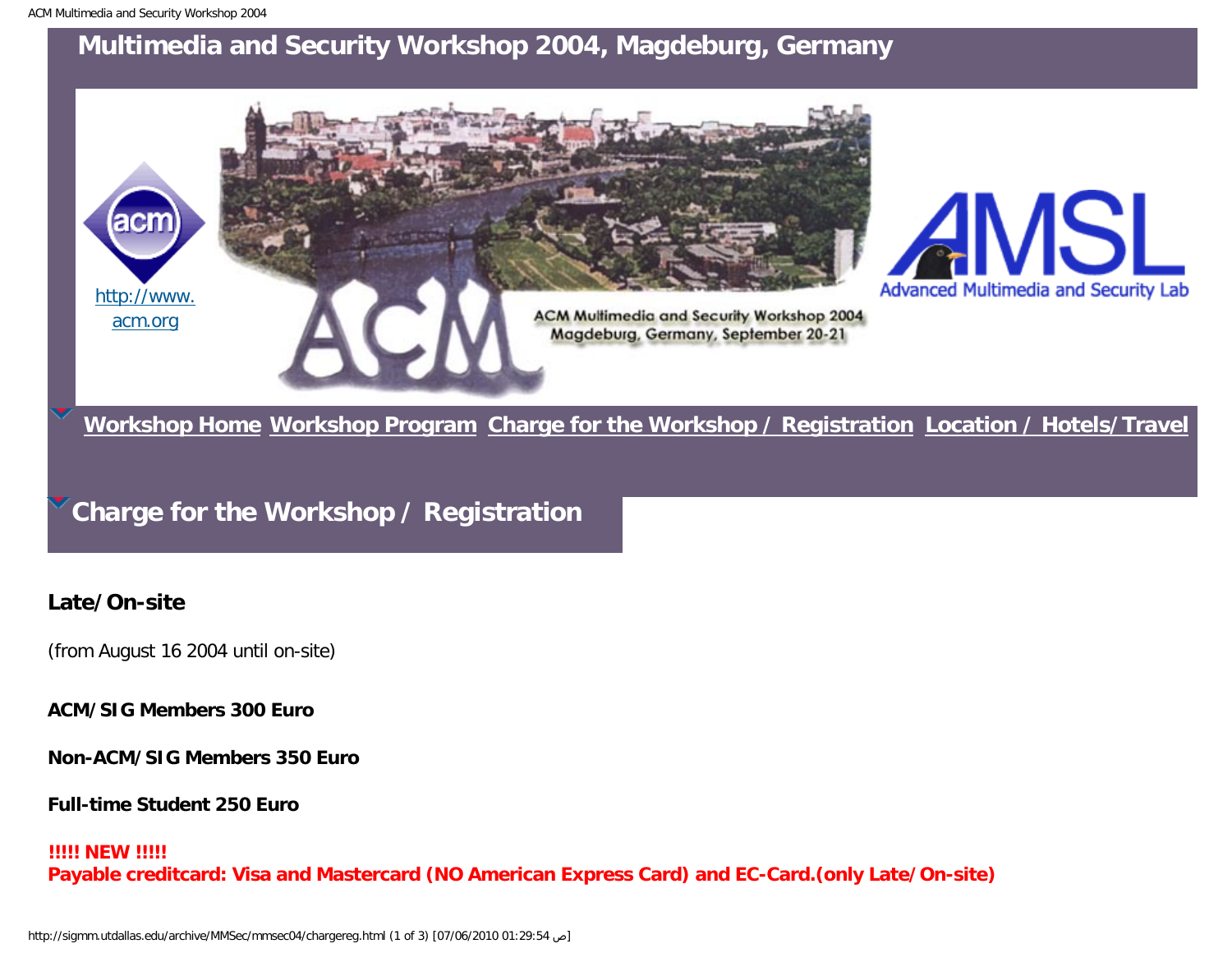ACM Multimedia and Security Workshop 2004

Or transfer the money to following bank account:

| Account holder name: | Otto-von-Guericke-Universitaet Magdeburg |
|----------------------|------------------------------------------|
| Bank account number: | 810 015 02                               |
| Bank code:           | 810 000 00                               |
| SWIFT code:          | MARKDEF 1810                             |
| IBAN:                | DE21 8100 0000 0081 0015 02              |
| Bank name:           | Deutsche Bundesbank, Filiale Magdeburg   |
| Booking subjekt:     | 25433201, ACM Workshop                   |

# **[REGISTRATION](http://amsl-smb.cs.uni-magdeburg.de/acm/acm04/regist.php)**

## **[Homepage ACM Multimedia and Security Workshop](http://wwwiti.cs.uni-magdeburg.de/iti_amsl/acm/acm_home.html)**

**We wish to thank the following for their contribution to the success of this conference:**

**European Office of Aerospace Researchand Development of the USAF**



**HinSponsoring by**<br>Microsoft **Research**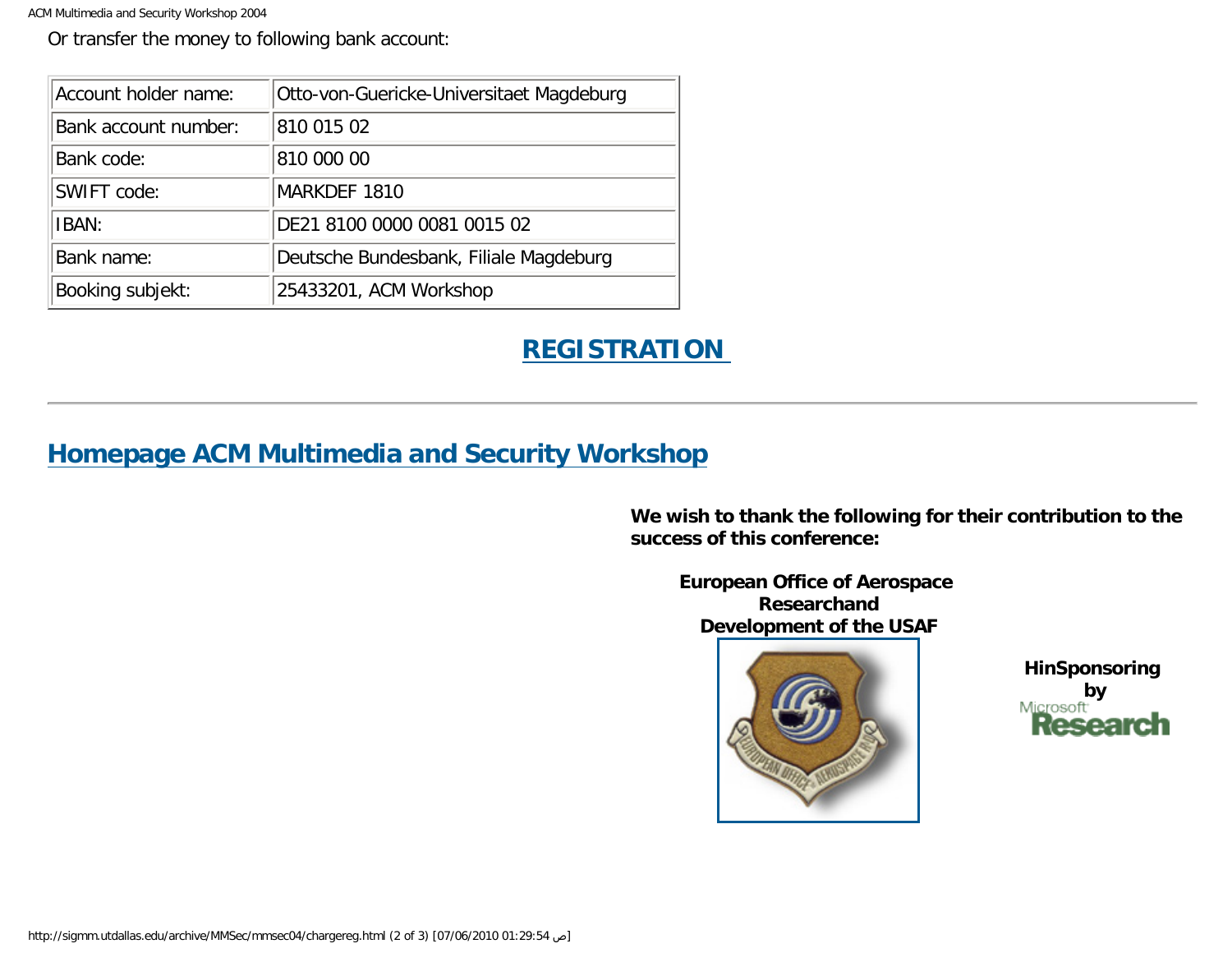<span id="page-15-0"></span>

## **[Location / Hotels / Travel](#page-15-0)**

### **Location:**

Otto-von-Guericke-University Magdeburg Advanced Multimedia and Security Lab (AMSL) Faculty of Computer Science Building 29, Room 307 Universitätsplatz 2 (Gustav-Adolf-Str.) 39106 Magdeburg, Germany

Phone: +49 (391) 67-18965 Fax: +49 (391) 67-18110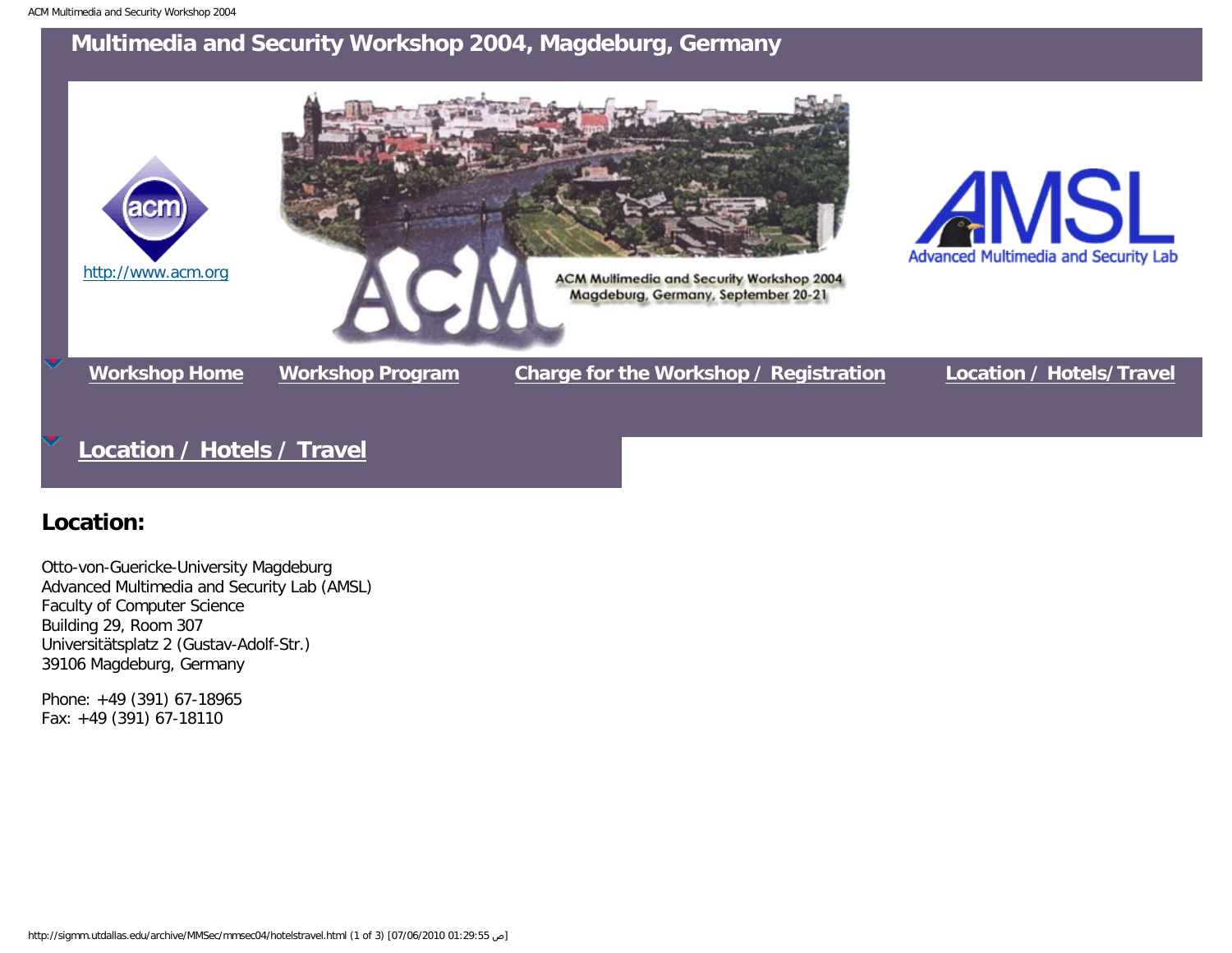

Faculty of Computer Science

#### **Hotels :**

| Name            | url                             | Single Room (Euro)       | Double Room (Euro)        |
|-----------------|---------------------------------|--------------------------|---------------------------|
| Ratswaage       | www.ratswaage.de                | 71,00 (weekend)<br>77.00 | 97,00 (weekend)<br>102.00 |
| InterCity Hotel | www.magdeburg.intercityhotel.de | 58,00                    | 69.00                     |
| Herrenkrug      | www.herrenkrug.de               | 88,00                    | 118,00                    |

Code for booking: ACM-Workshop Deadline: Sep 4, 2004 After deadline the reservation of the rooms for the ACM-Workshop members ends

### **Travel:**

[More Hotels / Travel Information / Magdeburg Map](http://wwwiti.cs.uni-magdeburg.de/iti_amsl/anfahrt/)

## **We are updated the 'Travel Information' at the end of August, about [current construction work](http://sigmm.utdallas.edu/archive/MMSec/mmsec04/bau.jpg) !**